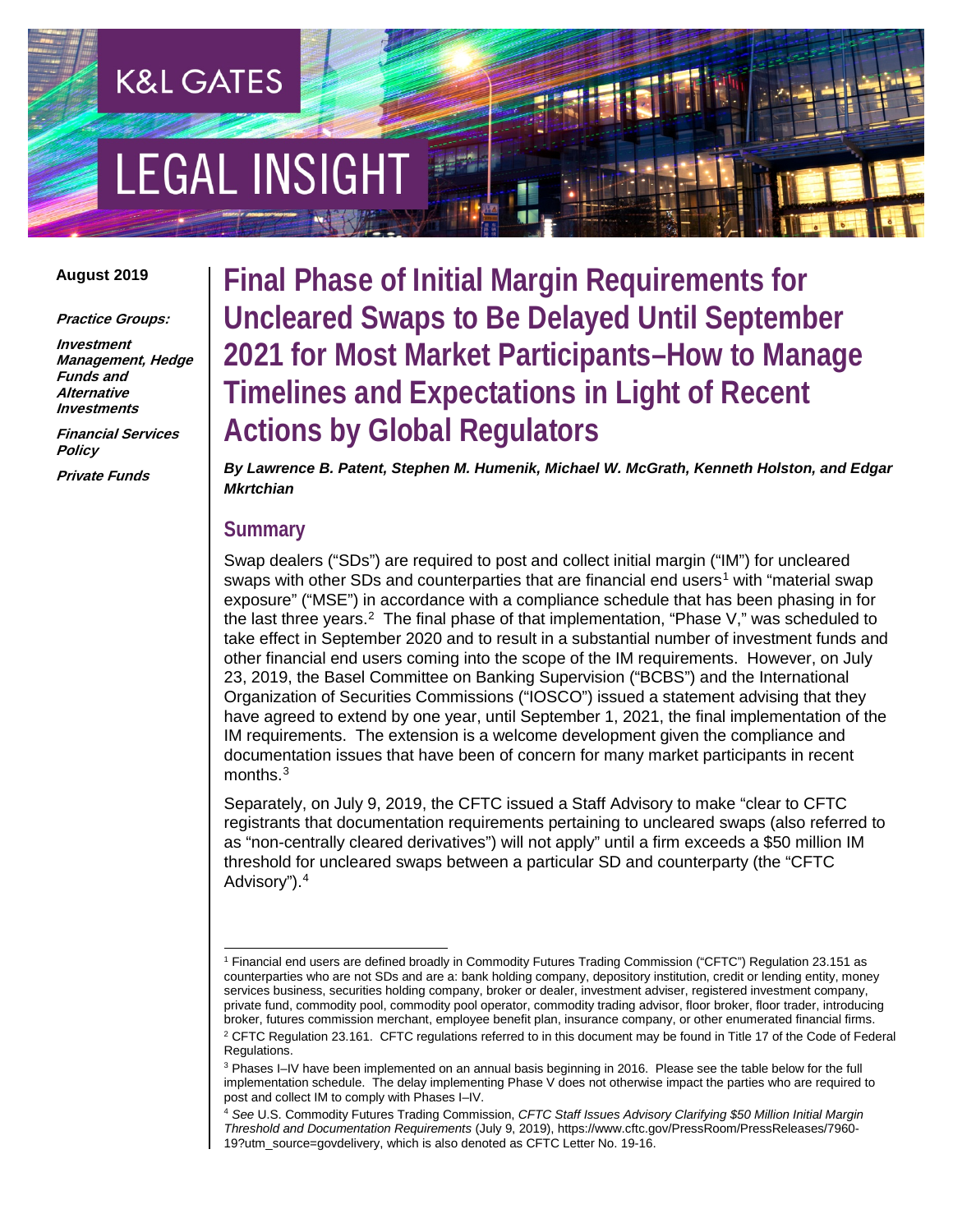**Final Phase of Initial Margin Requirements for Uncleared Swaps to Be Delayed Until September 2021 for Most Market Participants–How to Manage Timelines and Expectations in Light of Recent Actions by Global Regulators**

### **Practical Implications**

- The practical impact of these two changes is significant for investment funds and other financial end users that trade uncleared swaps.
- Financial end users with a notional amount of non-centrally derivative exposure between €8 billion and €50 billion will enjoy a one-year delay of the effective date of the IM requirements.
- The one-year delay will afford most financial end users and their advisers ample time to assess their exposure to the IM requirements and adjust trading practices accordingly.
- Although the final IM effective date is still more than two vears away, financial end users must determine their exposure in the year preceding the upcoming effective date, and a financial end user subject to the IM requirements will need to substantially revise derivatives documentation in order to trade derivatives once it becomes subject to the IM requirements.
- The CFTC Advisory provides further relief to financial end users that will ultimately be subject to the IM requirements. As a result of the CFTC Advisory, a counterparty may be able to avoid the onerous documentation process associated with the IM requirements as long as its IM requirement with an SD remains below \$50 million.
- This relief will be particularly helpful for financial end users that are deemed to have MSE but that primarily trade instruments (such as FX forwards), which do not create significant IM requirements, and/or enter into limited transactions with certain SDs.

The remainder of this Alert provides details on the regulatory background of margin requirements for uncleared swaps and the impacts of the recent action by BCBS and IOSCO, as well as the CFTC Advisory.

### **IM Extension Notice**

In the July 23 notice, BCBS and IOSCO stated that "[t]he final [IM] implementation phase will take place on September 1, 2021, at which point covered entities with an aggregate average notional amount ("AANA") of non-centrally cleared derivatives greater than <del>€</del>8 billion will be subject to the requirements."<sup>[5](#page-1-0)</sup> To facilitate this extension, BCBS and IOSCO introduced an additional implementation phase whereby, as of September 1, 2020, covered entities with an AANA of non-centrally cleared derivatives greater than €50 billion will be subject to the requirements. BCBS and IOSCO provided a summary table to note the changes, $6$  which is reproduced below, with changes to the implementation phases in **bold**:

<span id="page-1-0"></span> <sup>5</sup> See Basel Committee on Banking Supervision and International Organization of Securities Commissions, *Basel Committee and IOSCO agree to one-year extension of the final implementation phase of the margin requirements for noncentrally cleared derivatives* (July 23, 2019), https://www.bis.org/press/p190723.htm.

<span id="page-1-1"></span><sup>6</sup> *See* Basel Committee on Banking Supervision and International Organization of Securities Commissions, *BCBS/IOSCO statement on the final implementation phases of the Margin requirements for non-centrally cleared derivatives* (Mar. 5, 2019), https://www.bis.org/press/p190305a.htm. The table is available at:

https://www.bis.org/bcbs/publ/d475\_summarytable.pdf.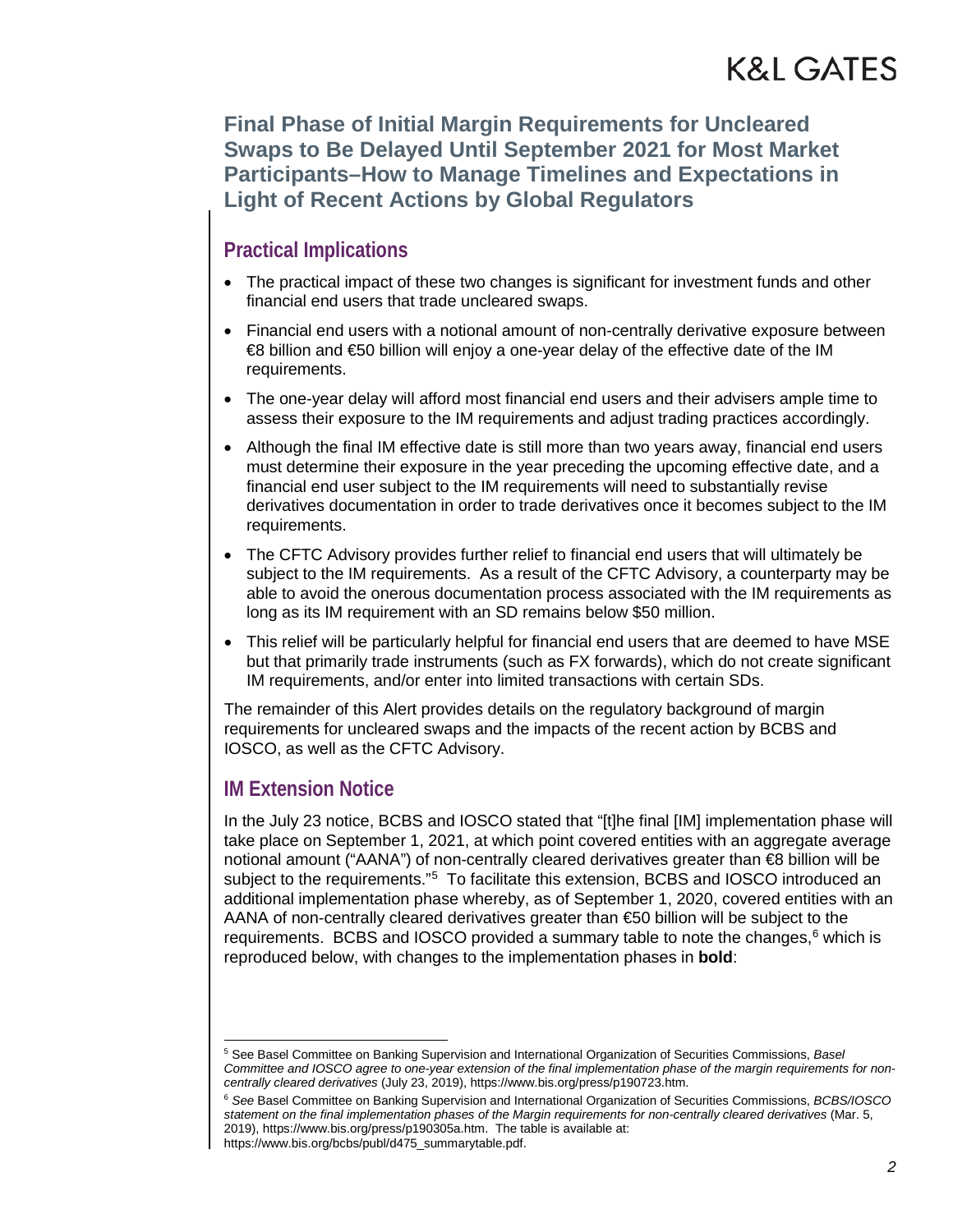**Final Phase of Initial Margin Requirements for Uncleared Swaps to Be Delayed Until September 2021 for Most Market Participants–How to Manage Timelines and Expectations in Light of Recent Actions by Global Regulators**

| Summary of changes to the implementation of the margin requirements for non-<br>centrally cleared derivatives                                                                         |                                                                                                                |                                                                                                                |
|---------------------------------------------------------------------------------------------------------------------------------------------------------------------------------------|----------------------------------------------------------------------------------------------------------------|----------------------------------------------------------------------------------------------------------------|
|                                                                                                                                                                                       | <b>March 2015 Framework</b>                                                                                    | July 2019 Revisions                                                                                            |
| <b>Initial Margin</b>                                                                                                                                                                 |                                                                                                                |                                                                                                                |
| Covered entities belonging<br>to a group whose aggregate<br>month-end average notional<br>amount of non-centrally<br>cleared derivatives exceeds:                                     |                                                                                                                |                                                                                                                |
| €3.0 trillion                                                                                                                                                                         | 1 September 2016 to 31<br>August 2017 (based on<br>average notional amounts for<br>March, April, and May 2016) | 1 September 2016 to 31 August<br>2017 (based on average<br>notional amounts for March,<br>April, and May 2016) |
| €2.25 trillion                                                                                                                                                                        | 1 September 2017 to 31<br>August 2018 (based on<br>average notional amounts for<br>March, April, and May 2017) | 1 September 2017 to 31 August<br>2018 (based on average<br>notional amounts for March,<br>April, and May 2017) |
| €1.5 trillion                                                                                                                                                                         | 1 September 2018 to 31<br>August 2019 (based on<br>average notional amounts for<br>March, April, and May 2018) | 1 September 2018 to 31 August<br>2019 (based on average<br>notional amounts for March,<br>April, and May 2018) |
| €0.75 trillion                                                                                                                                                                        | 1 September 2019 to 31<br>August 2020 (based on<br>average notional amounts for<br>March, April, and May 2019) | 1 September 2019 to 31 August<br>2020 (based on average<br>notional amounts for March,<br>April, and May 2019) |
| €50.0 billion                                                                                                                                                                         | Not applicable                                                                                                 | 1 September 2020 to 31<br>August 2021 (based on<br>average notional amounts for<br>March, April, and May 2020) |
| <b>Covered entities</b><br>belonging to a group<br>whose aggregate month-<br>end average notional<br>amount of non-centrally<br>cleared derivatives<br>exceeds $\bigoplus$ .0 billion | From 1 September 2020<br>onwards (based on average<br>notional amounts for March,<br>April, and May that year) | From 1 September 2021<br>onwards (based on average<br>notional amounts for March,<br>April, and May that year) |

The CFTC and U.S. Prudential Regulators are expected to take action to implement the phases noted above shortly, as are regulators in other developed markets.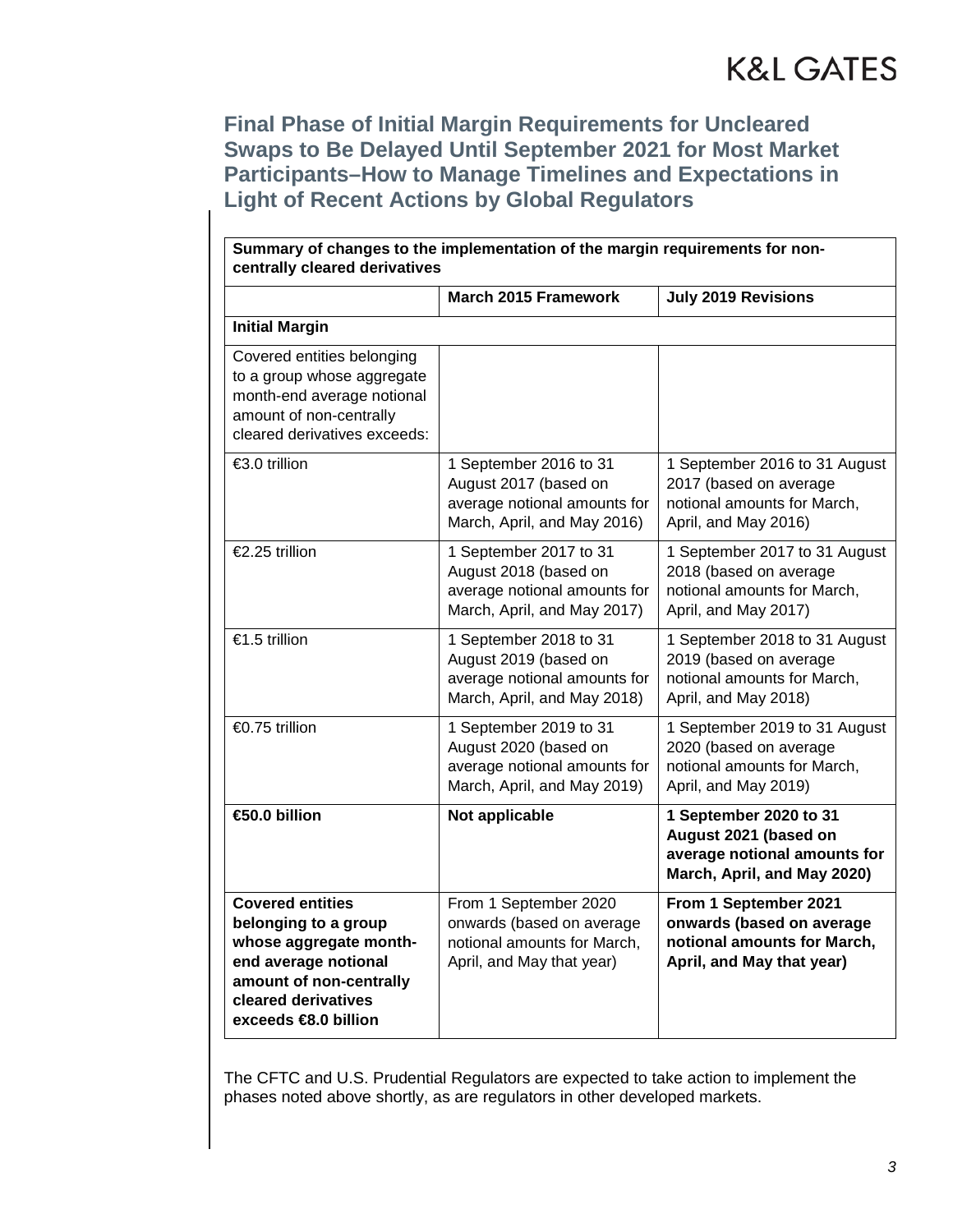**Final Phase of Initial Margin Requirements for Uncleared Swaps to Be Delayed Until September 2021 for Most Market Participants–How to Manage Timelines and Expectations in Light of Recent Actions by Global Regulators**

### **CFTC Advisory on IM Threshold**

BCBS and IOSCO also issued a statement earlier this year noting that "the framework does not specify documentation, custodial or operational requirements if the bilateral initial margin amount does not exceed the framework's €50 million initial margin threshold," and the recent CFTC Advisory aligns with that statement.[7](#page-3-0)

### **Regulatory Background of Margin Requirements**

The CFTC Advisory builds on the CFTC's prior regulatory response and that of other financial regulators to the 2008/2009 financial crisis. The Group of Twenty ("G20"), which includes the United States and other countries with the world's largest economies, were in agreement that improved transparency in the over-the-counter ("OTC") derivatives markets and further regulation of OTC derivatives and market participants would be necessary to limit excessive and opaque risk-taking through OTC derivatives and to mitigate the systemic risk posed by OTC derivatives transactions, markets, and practices. The G20 2009 Pittsburgh communiqué initiated a series of reforms to reduce these risks. $8$  That G20 communiqué called for Finance Ministers and Central Bank Governors to reach agreement on an international framework to enhance regulation of swaps by requiring that standardized swaps be traded on exchanges or electronic trading platforms, cleared through central counterparties, and reported to trade repositories. In addition, the communiqué indicated that non-centrally cleared contracts "should be subject to higher capital requirements."<sup>[9](#page-3-2)</sup>

In 2011, the G20 further indicated that the BCBS and IOSCO, together with other relevant organizations, should develop margin standards for non-centrally cleared derivatives.<sup>[10](#page-3-3)</sup>

On behalf of the United States, the CFTC and other regulators participated in a Working Group with BCBS and IOSCO to create an international framework of minimum standards for margin for uncleared swaps.<sup>[11](#page-3-4)</sup> In 2016, the CFTC issued final regulations governing margin requirements for uncleared swaps, which were generally consistent with the international framework[.12](#page-3-5)

### **Impact of the IM Requirements and Advisory**

The margin requirements for uncleared swaps may apply where both counterparties are SDs or the counterparties are an SD and a financial end user with MSE. As noted above, financial end users include, among others, private funds, commodity pools, registered

<sup>9</sup> *Id*.

<span id="page-3-0"></span> <sup>7</sup> *See id*.

<span id="page-3-1"></span><sup>8</sup> *See* G20, *G20 Leaders Statement: The Pittsburgh Summit*, Sept. 25, 2009, www.g20.utoronto.ca/2009/2009communique0925.html.

<span id="page-3-3"></span><span id="page-3-2"></span><sup>10</sup> *See* G20, *Cannes Summit Final Declaration – Building Our Common Future: Renewed Collective Action for the Benefit of All*, Nov. 4, 2011, http://www.g20.utoronto.ca/2011/2011-cannes-declaration-111104-en.html.

<span id="page-3-4"></span><sup>11</sup> *See* Office of the Federal Register, *Margin Requirements for Uncleared Swaps for Swap Dealers and Major Swap Participants*, 81 FR 636 (Jan. 6, 2016), https://www.federalregister.gov/documents/2016/01/06/2015-32320/marginrequirements-for-uncleared-swaps-for-swap-dealers-and-major-swap-participants.

<span id="page-3-5"></span><sup>&</sup>lt;sup>12</sup> See id. The CFTC regulations govern those SDs that are not subject to the requirements of a Prudential Regulator, which is how the U.S. banking regulators are referred to for these purposes. Those SDs with a Prudential Regulator, which include most of the largest SDs, must meet the margin requirements for uncleared swaps set by the applicable Prudential Regulator. The margin requirements of the Prudential Regulators are generally similar to those of the CFTC.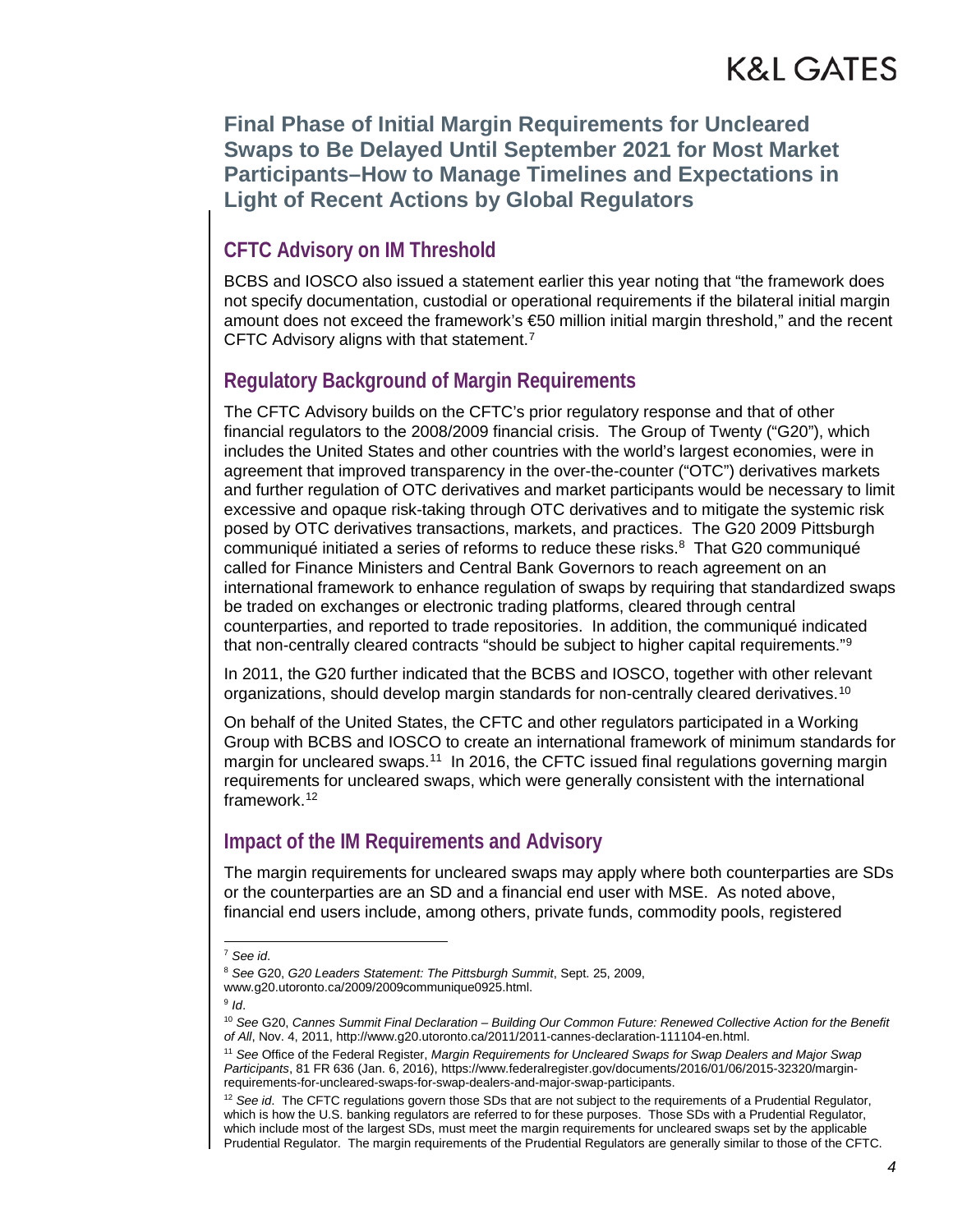### **Final Phase of Initial Margin Requirements for Uncleared Swaps to Be Delayed Until September 2021 for Most Market Participants–How to Manage Timelines and Expectations in Light of Recent Actions by Global Regulators**

investment companies, employee benefit plans, insurance companies, and money services businesses.[13](#page-4-0)

SDs are required to post and collect IM with counterparties in accordance with a phased compliance schedule as outlined in CFTC Regulation 23.161. As noted above, BCBS and IOSCO announced on July 23, 2019, that the so-called "Phase V," which was due to take effect on September 1, 2020, has been postponed for a year.<sup>14</sup> Accordingly, on September 1, 2021, financial end users with MSE greater than \$8 billion in daily AANA may be required to comply with the IM requirements.<sup>15</sup> As a financial end user counterparty comes within the scope of the IM regulations, an SD is required to execute margin documentation.<sup>[16](#page-4-3)</sup> Under CFTC Regulation 23.154(a)(3), SDs are not required to post or collect IM until the "initial margin threshold amount" has been exceeded. The term "initial margin threshold amount" is defined in CFTC Regulation 23.151 to mean "an aggregate credit exposure of \$50 million resulting from all uncleared swaps between an SD and its margin affiliates on the one hand, and a covered counterparty and its margin affiliates on the other." **The Advisory clarifies that documentation governing the posting, collection, and custody of IM is not required to be completed until such time as the IM amount between particular counterparties exceeds \$50 million.**

Although the CFTC has indicated that no specific IM documentation is required prior to reaching the \$50 million IM threshold, SDs and their counterparties should take appropriate preparatory steps to have the documentation ready upon reaching the IM threshold. CFTC Regulation 23.504 requires SDs to establish, maintain, and follow written policies and procedures reasonably designed to ensure the execution of IM documentation. SDs must also comply with Section 4s(j)(2) of the Commodity Exchange Act and implementing CFTC Regulation 23.600, pursuant to which SDs must establish a risk management system to monitor and manage risk associated with their swap activities, including legal risk, such as the failure to comply with applicable CFTC regulations.<sup>17</sup>

The CFTC Advisory applies only to SDs because the CFTC margin requirements for uncleared swaps do not require financial end users to establish custodial services, document margin relationships, or operationalize the exchange of IM. **Although the regulatory obligations of the CFTC's margin requirements for uncleared swaps are placed directly upon SDs, which must undertake the major share of the preparatory work for such transactions, financial end users will be indirectly impacted by the SD documentation requirements and should not be passive observers of this process.** As necessary, financial end users will have to review and negotiate any credit support, collateral transfer, or custodial arrangement documentation presented by an SD. A financial end user

<sup>16</sup> *See* CFTC Regulation 23.158.

 $13$  Margin requirements for uncleared swaps do not apply if one of the parties is a commercial end user, such as an energy company or agricultural producer, and is using swaps to hedge or mitigate commercial risk.

<span id="page-4-1"></span><span id="page-4-0"></span><sup>14</sup> *See* Basel Committee on Banking Supervision and International Organization of Securities Commissions, *Basel Committee and IOSCO agree to one-year extension of the final implementation phase of the margin requirements for noncentrally cleared derivatives* (July 23, 2019), https://www.bis.org/press/p190723.htm. The CFTC and Prudential Regulators will have to take action in order to implement this one-year extension.

<span id="page-4-2"></span><sup>&</sup>lt;sup>15</sup> CFTC Regulation 23.151 defines MSE for an entity to mean that the entity and its margin affiliates have an AANA of uncleared swaps, uncleared security-based swaps, foreign exchange forwards, and foreign exchange swaps with all counterparties for June, July, or August of the previous calendar year that exceeds \$8 billion, where such amount is calculated only for business days.

<span id="page-4-4"></span><span id="page-4-3"></span><sup>17</sup> *See* 7 U.S.C. § 6c(j)(2).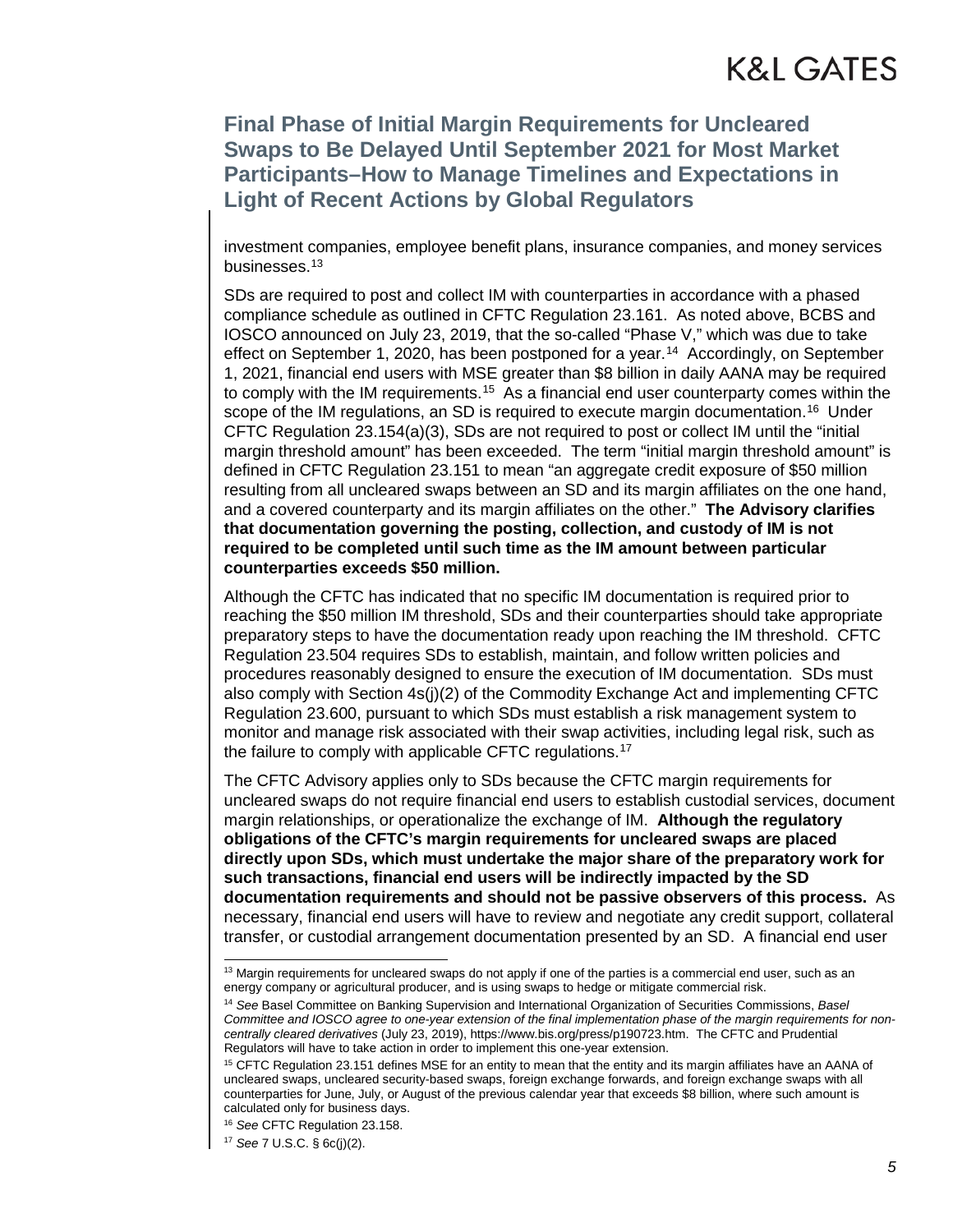### **Final Phase of Initial Margin Requirements for Uncleared Swaps to Be Delayed Until September 2021 for Most Market Participants–How to Manage Timelines and Expectations in Light of Recent Actions by Global Regulators**

that may be subject to IM requirements may wish to review the IM regulations, including what is acceptable collateral, and consider what steps it may need to take to assure that its systems and operations would be sufficient to assure compliance. Based on the recent BCBS and IOSCO announcement, many financial end users will have an additional year to prepare for these new requirements. However, it is not too early for such entities to engage in at least preliminary calculations of whether they would have MSE based upon their swaps activity in 2019, which may be conducted with greater precision during the relevant months of 2020 and 2021. Such exercises will provide entities with a clearer picture of potential exposure and modifications in swap activities to plan for any IM requirements. Financial end users should also be mindful that the demand upon resources of third parties to assist with compliance may increase as Phase V draws nearer in 2020 and 2021.

#### **Conclusion**

The addition of an intermediate AANA threshold in 2020 and an additional year to comply with the final implementation of IM regulations is a welcome development for those entities that are substantial participants in swap markets. That extension and the CFTC Advisory should provide for a smoother transition to final implementation and greater compliance by market participants, which should be the goals of international regulators. Even though financial end users are not directly impacted by these regulatory pronouncements, those that are active participants in swap markets should use the additional time provided before Phase V becomes effective to prepare for the potential operational changes that could be applicable at that time.

The global futures and derivatives team at K&L Gates continues to follow these and other upcoming developments at the CFTC, including changes to the swaps trading rules, crossborder guidance, and position limits given the arrival of a new Chairman of the CFTC, Heath Tarbert, on July 15, 2019.<sup>18</sup> Our futures and derivatives team stands ready to assist market participants in the navigation of these developments and the new CFTC and global derivatives regulatory agenda.

<span id="page-5-0"></span><sup>&</sup>lt;sup>18</sup> For example, we previously published an Alert regarding the CFTC providing no-action relief so that investment advisers to large institutions, such as registered investment companies or pension plans, will be subject to a minimum transfer amount ("MTA") of margin on uncleared swaps based upon the separately managed account that the adviser is responsible for, rather than having to calculate the MTA across all accounts of the investor.